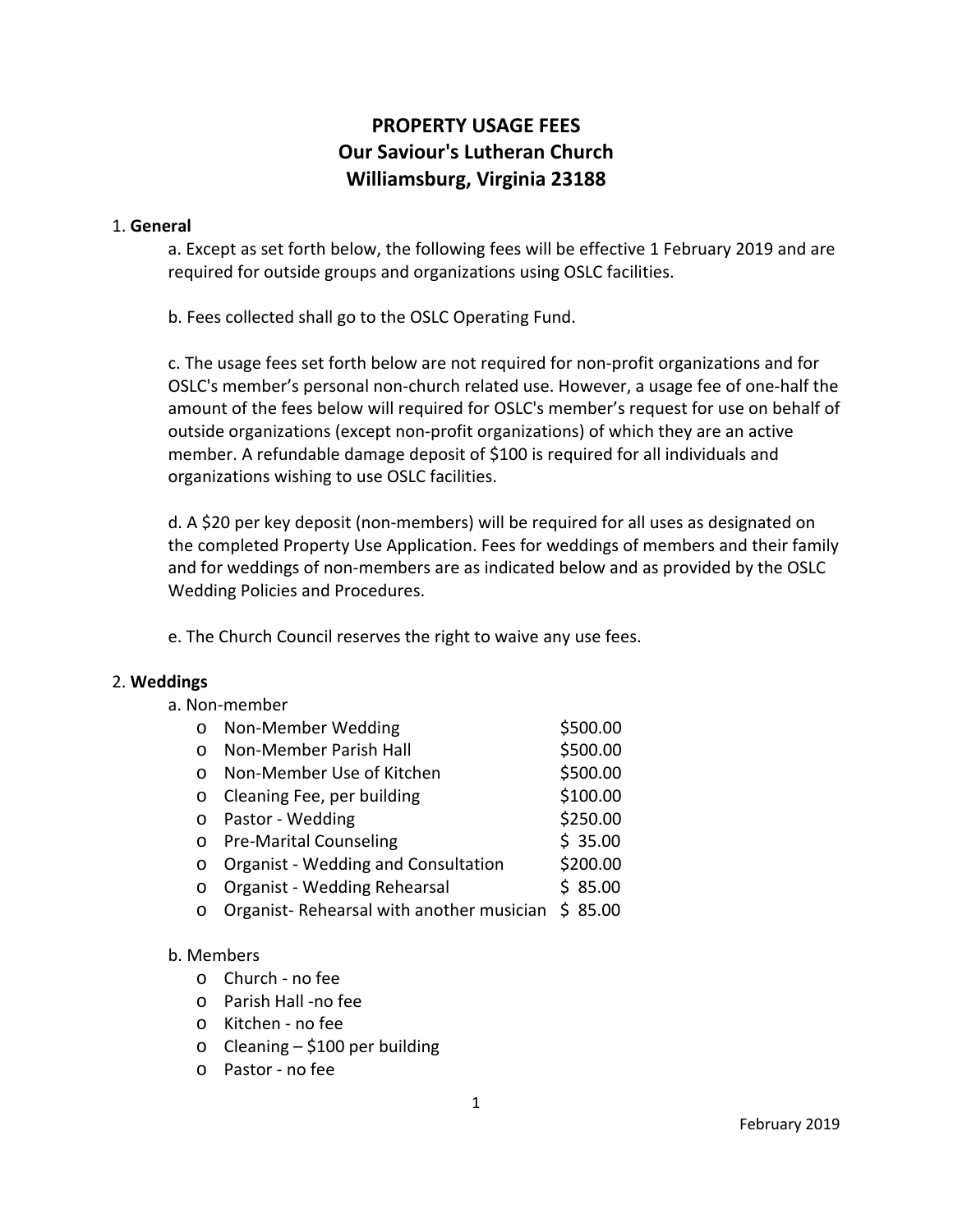- o Pre‐marital counseling ‐ no fee
- o Organist ‐ Wedding and Consultation
- o Organist ‐ Wedding Rehearsal
- o Organist ‐ Rehearsal with another Musician

# 3. **Funerals**

| a. Non-Members |  |  |  |  |
|----------------|--|--|--|--|
|----------------|--|--|--|--|

| o Church                     | \$500.00 |
|------------------------------|----------|
| o Pastor                     | \$250.00 |
| o Organist                   | \$200.00 |
| o Cleaning Fee, per building | \$100.00 |

#### b. Members

| ഠ Church                     | No Fee   |
|------------------------------|----------|
| o Pastor                     | No Fee   |
| o Organist                   | No Fee   |
| o Cleaning Fee, per building | \$100.00 |

### 4. **Facilities**

a. Non‐Sponsored Organizations, Groups, Individuals

| $\circ$  | Church (Nave) - Capacity 125<br>Half Day<br>Full Day     | \$250.00<br>\$500.00               |
|----------|----------------------------------------------------------|------------------------------------|
| $\circ$  | Parish Hall - Capacity<br>Half Day<br>Full Day<br>Weekly | \$250.00<br>\$500.00<br>Negotiable |
| $\Omega$ | Kitchen<br>Half Day<br>Full Day                          | \$250.00<br>\$500.00               |
| $\circ$  | <b>Classrooms - Capacity</b><br>Half Day<br>Full Day     | \$50.00<br>\$100.00                |
| $\circ$  | Cleaning Fee, per building                               | \$100.00                           |